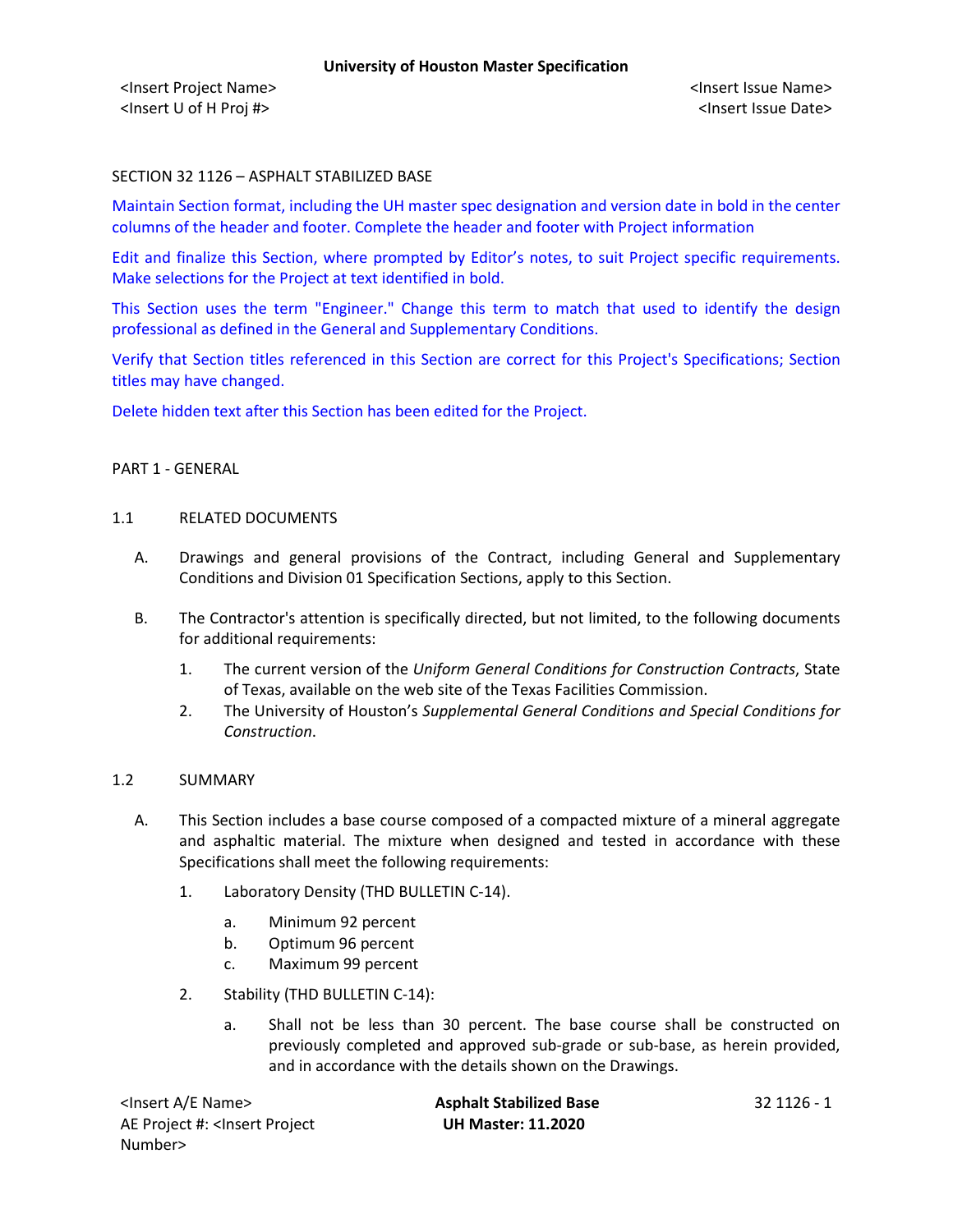<Insert Project Name> <Insert Issue Name> <Insert U of H Proj #> <Insert Issue Date>

### 1.3 INFORMATIONAL SUBMITTALS

A. Submit copies of mix design and aggregate properties from the supplier.

## 1.4 MEASUREMENT AND PAYMENT

- A. Asphalt concrete base shall be measured by the square yard for the thickness indicated on the Drawings.
- B. Tack coat will not be measured as a separate item. Include the cost of tack coat in the price bid for asphalt stabilized base.
- C. Prime coat will not be measured as a separate item. Include the cost of prime coat in the price bid for asphaltic concrete base.
- D. Payment for asphalt stabilized base will be made at the unit price indicated in Section 01 2200 "Unit Prices."

## PART 2 - PRODUCTS

## 2.1 MATERIALS

- A. The mineral aggregate shall be composed of a coarse aggregate and a fine aggregate. Approval of both material and source must be obtained from the Engineer prior to delivery. Sources of material specified on the Drawings as being available for use will not require prior approval. The mineral aggregate shall contain no more than two percent by weight of organic matter, clays, loam or pebbles coated therewith, as determined by Test Method Tex-217-F. Mineral aggregates from each source shall meet the quality tests specified herein.
	- 1. Coarse Aggregates: Coarse aggregates shall be that part of the aggregate retained on a No. 10 sieve; shall consist of clean, tough, durable fragments of stone, crushed gravel, iron ore, slag, or combinations thereof; and shall be of uniform quality throughout. Coarse aggregate shall be tested in accordance with Test Method Tex-406-A for decantation. Material removal shall not be more than 3 percent by weight. The coarse aggregate, when subjected to the Los Angeles Abrasion Test (Test Method Tex-410-A), shall have an abrasion not exceeding 45.
	- 2. Fine Aggregate: Fine aggregate shall be that part of the aggregate passing the No. 10 sieve and shall consist of sand or screening or a combination of sand and screening. The plasticity index of that part of the fine aggregate passing the No. 40 sieve shall be no more than 6 when tested by Test Method Tex-106-E. Sand shall be composed of durable stone particles free from injurious foreign matter. Screening shall be material produced during production of the coarse aggregate.
	- 3. Asphaltic Material Mixture: Asphalt for the mixture shall meet the requirements of Section 32 1216 "Asphalt Concrete Paving." Contractor shall notify the Engineer of the

<Insert A/E Name> **Asphalt Stabilized Base** 32 1126 - 2 AE Project #: <Insert Project Number>

**UH Master: 11.2020**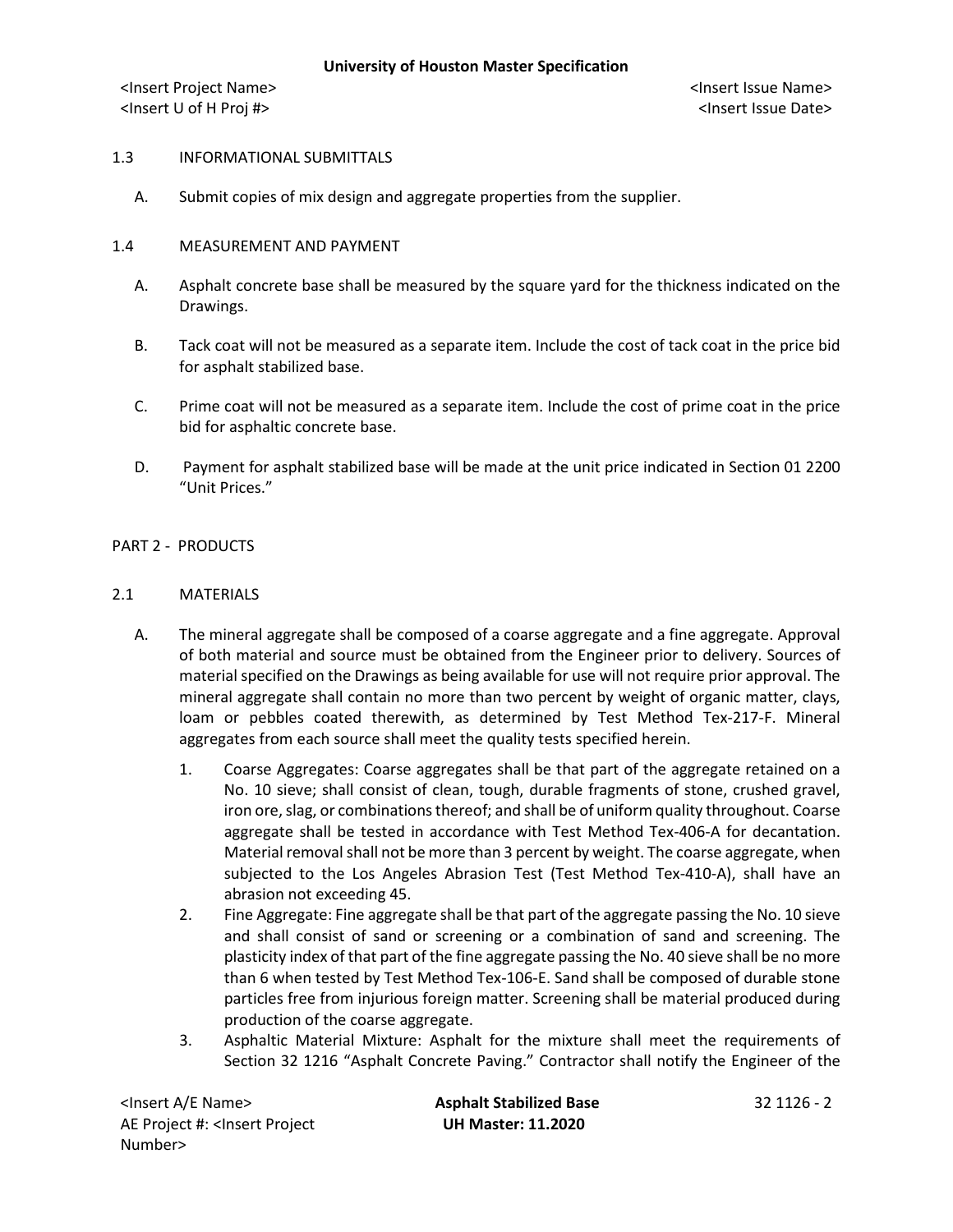### **University of Houston Master Specification**

<Insert Project Name> <Insert Issue Name> <Insert U of H Proj #> <Insert Issue Date>

sources of asphalt material prior to production of the asphaltic mixture and prior to any change desired during the course of the Project.

4. Tack Coat: The asphaltic material for tack coat shall meet the requirements of Section 32 1216 "Asphalt Concrete Paving."

# 2.2 MIXTURES

A. The mixtures shall consist of a uniform mixture of coarse aggregate, fine aggregate, and asphaltic material. The grading of each constituent of the mineral aggregate shall be such as to produce, when properly proportioned, a mixture that will conform to the limitations for master grading.

| Soil contents as follows:                                                                                   |  |
|-------------------------------------------------------------------------------------------------------------|--|
| Liquid limit shall not exceed 35                                                                            |  |
| Plasticity Index shall not exceed 12                                                                        |  |
| This is a subsidiary constant of a black forms from $\alpha$ Fits. The constant of the contribution $\beta$ |  |

The asphaltic material shall form from 3.5 to 7 percent of the mixture by weight.

- B. The Engineer shall designate the grading of the aggregate and asphalt content to be used in the mixture. The mixture shall be in accordance with TxDOT Specification 340 Type A - Coarse Base or Type B - Fine Base, as designated on the Drawings. The mixture produced shall not vary from the designated grading for any sieve size plus or minus 4 percent by weight, and the asphaltic material shall not vary in content by more than 0.5 percent by weight.
- C. Samples of the mixture when tested by the THD Extraction Test, Tex-210-F, shall not vary from the grading proportions of the aggregate and the asphalt content designated by the Engineer by more than the respective tolerances specified above and shall be within the limits specified for master grading.

## PART 3 - EXECUTION

## 3.1 EROSION PROTECTION

- A. Provide at all times adequate protection to newly graded areas to prevent soil erosion as specified in Section 31 2513 "Erosion and Sedimentation Control."
- B. Soil erosion that occurs prior to acceptance of the Work shall be repaired at no expense to the Owner.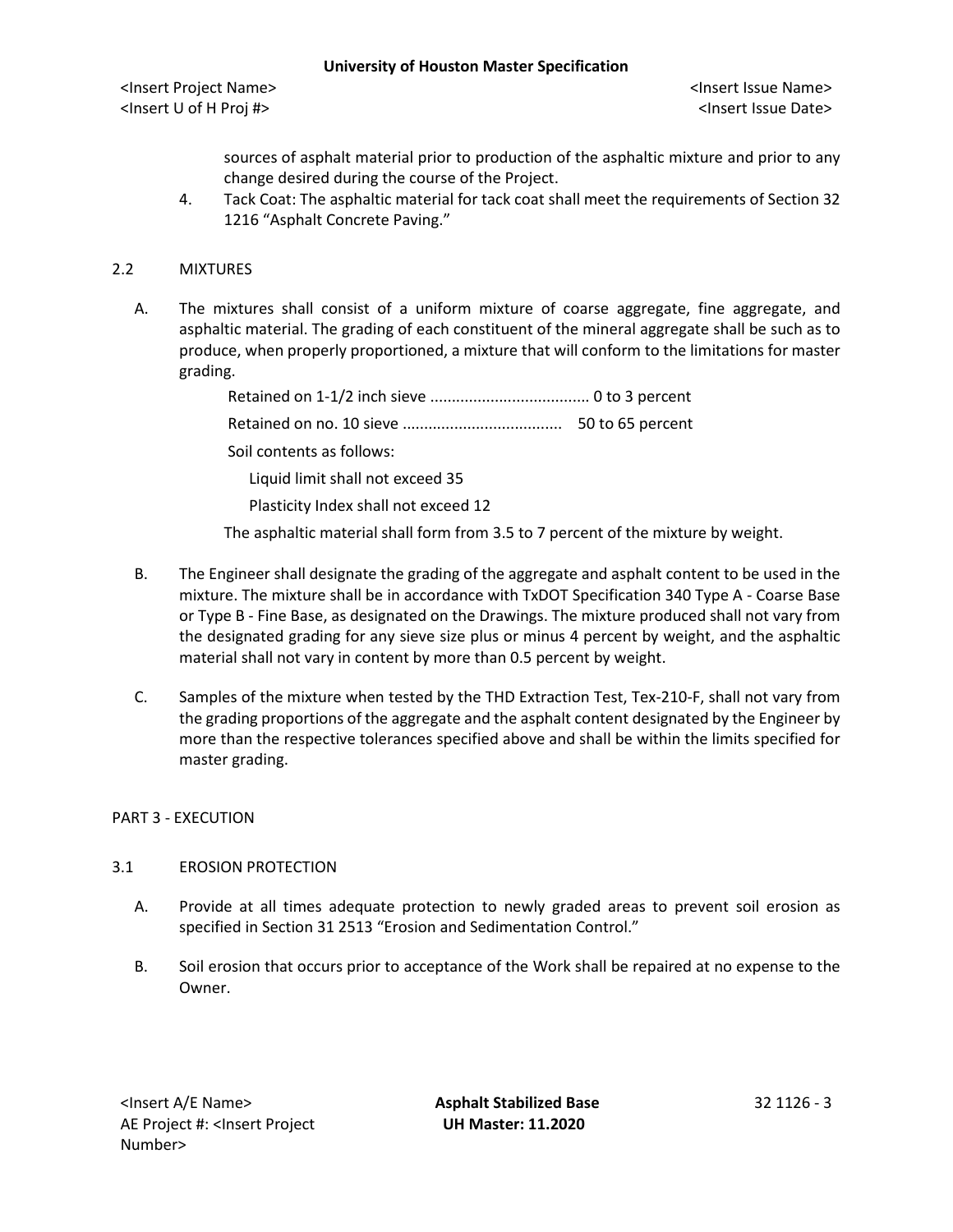## 3.2 GENERAL

- A. The paving machine shall be equipped with an approved automatic dual longitudinal screed control system and an automatic transverse screed control system. The longitudinal controls shall be capable of operating from any longitudinal grade reference including a string line, ski, mobile string line or matching shoe. Unless indicated otherwise on the Drawings, the Contractor may use any one of these grade references. The selected grade reference equipment shall be maintained in good operating condition by personnel trained in the use of the specific type of equipment.
- B. The mixture shall not be placed when the air temperature is below 50 degrees F and is falling, but it may be placed when the air temperature is above 40 degrees F and is rising. The air temperature shall be taken in the shade away from artificial heat. It is further provided that the prime coat, tack coat or asphaltic mixture shall be placed only when the humidity, general weather conditions and the moisture and temperature of the base, in the opinion of the Engineer, are suitable.
- C. Before the asphaltic mixture is laid, the surfaces identified in the Drawings, upon which the tack coat is to be placed, shall be cleaned thoroughly. The surface shall be given a uniform application of tack coat. This tack coat shall be applied with an approved sprayer at a rate not to exceed 0.05 gallon per square yard of surface. All contact surfaces of curbs and structures and all joints shall be painted with a thin uniform coat of the asphaltic material used for the tack coat.
- D. The mixture, prepared as specified above, shall be hauled to the Project site in tight vehicles previously cleaned of all foreign material. The dispatching of the vehicles shall be arranged so that all material delivered shall be placed, and all rolling shall be completed, during daylight hours. In cool weather or for long hauls, canvas covers and insulating for the truck bodies may be required. The inside of the truck body may be given a light coating of oil, if necessary, to prevent mixture from adhering to the body.
- E. Generally, the mixtures shall be dumped and spread on the approved prepared surface with the specified spreading and finishing machine in such manner that when properly compacted, the finished pavement shall be smooth and of uniform density and shall conform with the typical sections shown on the Drawings and to the lines and grades as established by the Engineer. During the application of asphaltic material, care shall be taken to prevent splattering of adjacent pavement, curb and gutter, and structures.
- F. The mixture shall be spread and compacted in layers as specified on the Drawings.
- G. When the mixture is placed in a narrow strip along the edge of an existing pavement, or used to level up small areas of an existing pavement, or placed in small irregular areas where the use of a finishing machine is not practical, the finishing machine may be eliminated when authorized by the Engineer, provided a satisfactory surface can be obtained by other approved methods.
- H. Compress the pavement thoroughly and uniformly with the specified rollers.

<Insert A/E Name> **Asphalt Stabilized Base** 32 1126 - 4 AE Project #: <Insert Project Number>

**UH Master: 11.2020**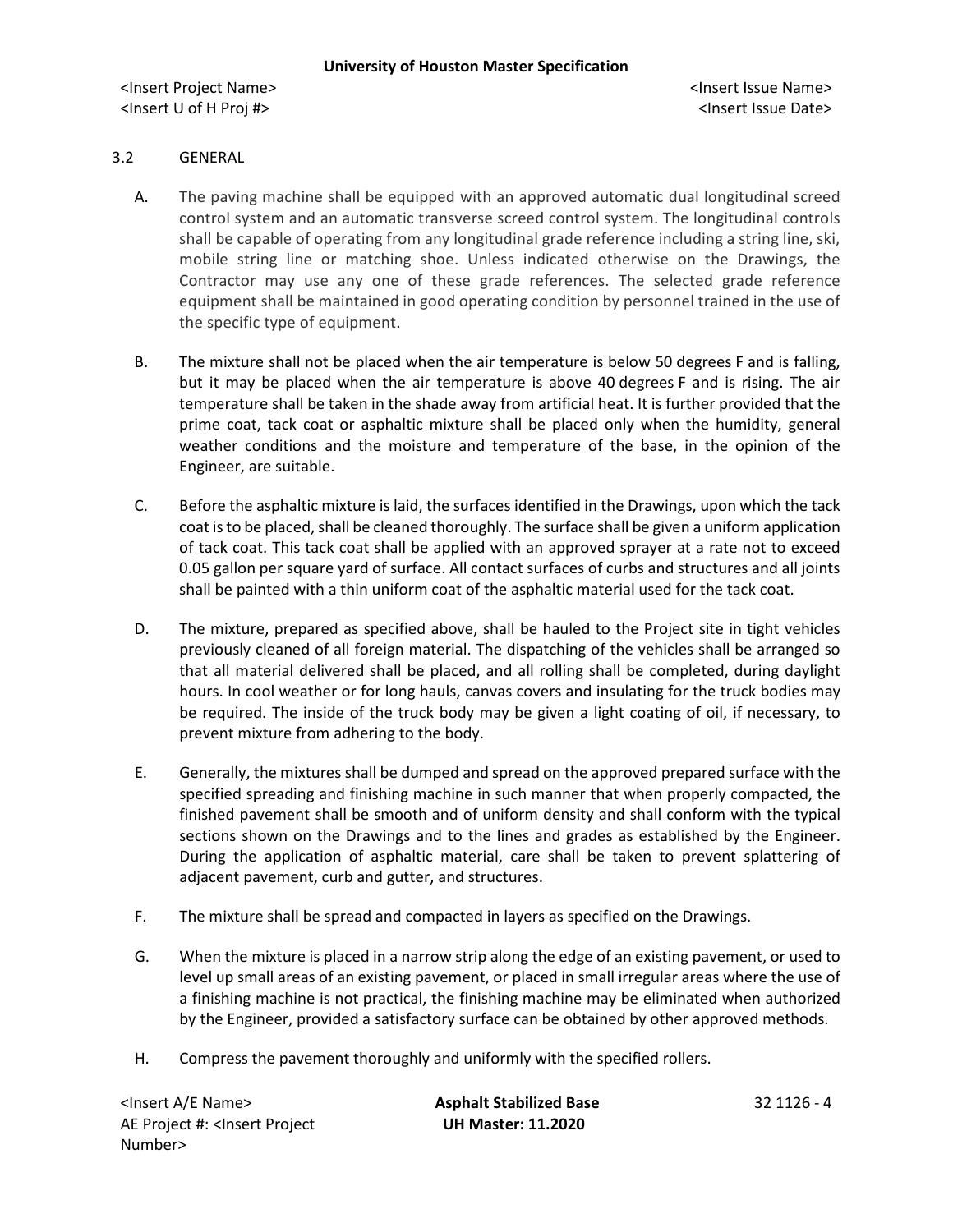<Insert Project Name> <Insert Issue Name> <Insert U of H Proj #> <Insert Issue Date>

- I. Rolling with the three wheel and tandem rollers shall start longitudinally at the sides and proceed toward the center of the pavement, overlapping on successive trips by at least half the width of the rear wheels. Alternate trips of the roller shall be slightly different in length. On super-elevated curves, rolling shall begin at the low side and progress toward the high side. Perform rolling until no further compression can be obtained and all roller marks are eliminated. Additional rollers shall be provided if needed. The motion of the roller shall be slow enough at all times to avoid displacement of the mixture. If any displacement occurs, it shall be corrected at once by the use of rakes and of fresh mixture where required. The roller shall not be allowed to stand on pavement that has not been fully compacted. To prevent adhesion of the surface mixture to the roller, the wheels shall be kept thoroughly moistened with water, but an excess of water will not be permitted. All rollers must be in good mechanical condition. Necessary precautions shall be taken to prevent the dropping of gasoline, oil, grease or other foreign matter on the pavement, either when the rollers are in operation or when standing.
- J. The edges of the mixture along curbs, headers and similar structures, and all places not accessible to the roller, or in such positions as will not allow thorough compaction with the roller, shall be thoroughly compacted with lightly oiled tamps.
- K. The surface of the pavement, after compaction, shall be smooth and true to established line, grade and cross section, and acceptable to the Engineer. Correct unacceptable finished surface by the addition of mixture, placed and finished at the Contractor's expense.
- L. Sections of the newly finished base course shall be cleaned prior to laying the surface course or additional base courses. Construction traffic shall not be allowed on the asphalt stabilized base unless authorized in writing by the Engineer or the Owner's Project Manager.

## 3.3 EQUIPMENT

- A. All equipment used for the production, placement and compaction of the mixture shall be maintained in good repair and operating conditions to the satisfaction of the Engineer. All equipment shall be made available for inspection. If the Engineer expresses concern about the condition of any equipment, it shall not be used until it is repaired to the satisfaction of the Engineer.
- B. Mixing Plants: Plants may be of the weigh-batch type, the modified weigh-batch type or drummix type equipped with suitable material conveyers, power units, mixing equipment, aggregate proportioning devices, dryers, bins, dust collectors and sensing and recording devices as appropriate for the mixing plant type. The mixing plants shall meet the requirements specified in Section 340.4, 'Equipment' of TxDOT Specification Item No. 340, "Hot Mix Asphaltic Concrete Pavement."
- C. Spreading and Finishing Paving Machine: The paving machine shall be self-propelled and equipped with a heated compacting screed capable of producing a finish surface meeting the requirements of the street cross-section indicated on the Drawings and all surface criteria.

<Insert A/E Name> **Asphalt Stabilized Base** 32 1126 - 5 AE Project #: <Insert Project Number>

**UH Master: 11.2020**